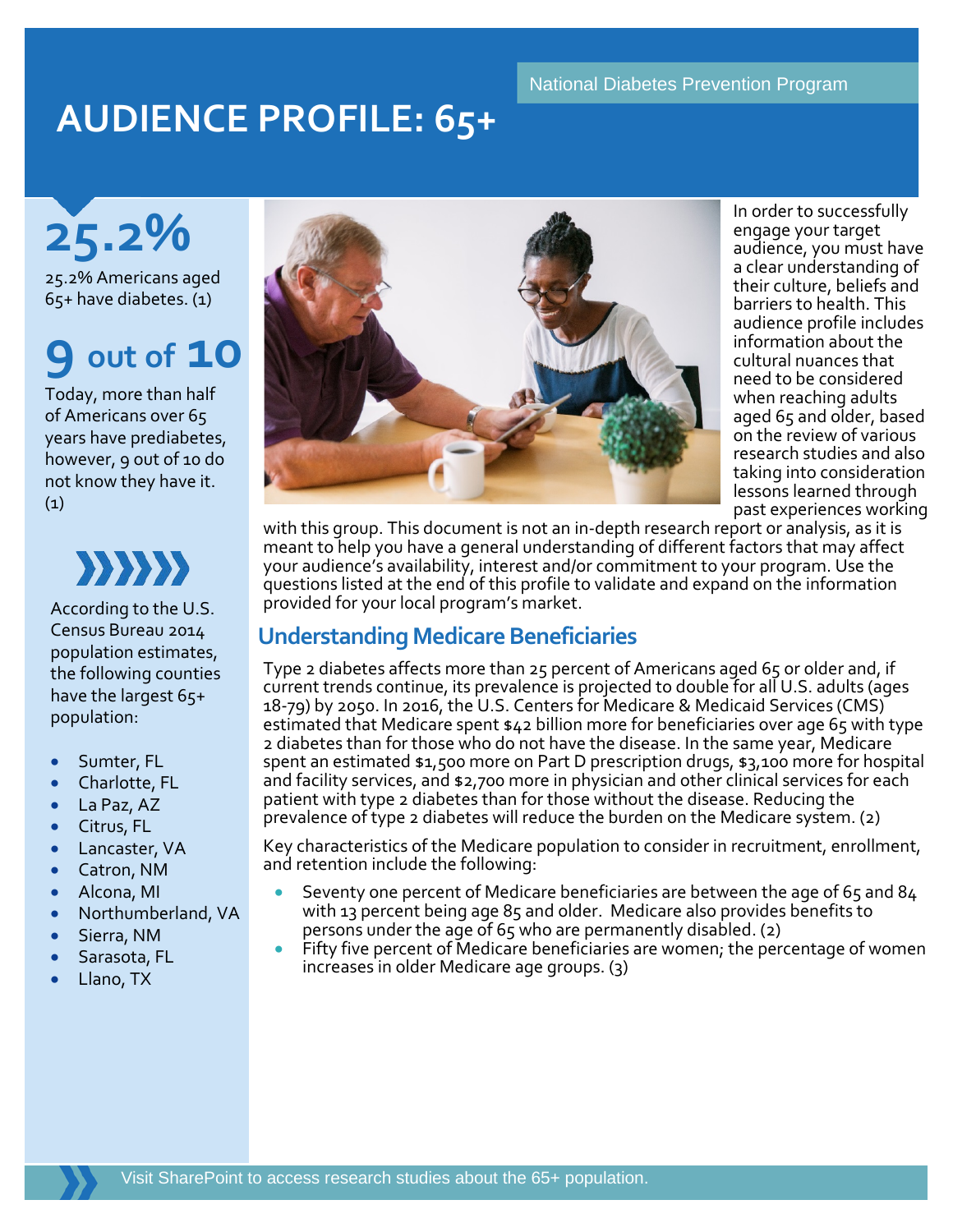#### National Diabetes Prevention Program – 65+ Audience Profile

Medicare serves all Americans citizens but not American nationals (such as those born in the Federated States of Micronesia and the Republic of the Marshall Islands). The race/ethnicity of Medicare beneficiaries follows. (4)

- 78 percent of beneficiaries are Caucasian.
- 9 percent are African American.
- 8 percent are Hispanic.
- 4 percent are Asian.
- 1 percent are "other".

The majority of Medicare beneficiaries report being in good or very good health while 26percent report being in fair or poor health. Nearly half of all Medicare beneficiaries live with four or more chronic conditions and 31 percent have a cognitive or mental impairment.

Most Medicare beneficiaries live at home although 34 percent have limitations in activities of daily living, such as eating or bathing, that limit their ability to function independently. Seven percent of Medicare beneficiaries live in independent/active living communities and 5 percent live in long-term care settings such as a nursing home or assisted living facility. (2)

This is how on average, people age 65+ spend their day:

- More than 4 hours watching TV.
- Nearly 3 hours doing household chores, including gardening and home repairs.
- Nearly 1 hour shopping.
- Nearly 1 hour socializing.
- 30 minutes volunteering at religious, medical, and other civic and community organizations.  $(5)$

## **Health Care and Health Information Seeking Behaviors**

The Medicare population is not homogenous. Factors such as culture of origin, gender and age affect health care and health information seeking behaviors among those 65+. Following is information that is generally true across all Medicare beneficiaries.

Medicare beneficiaries trust physicians, family, and friends most for health-related information.

- Women tend to be more willing to engage in structured programs to address health concerns.
- Men tend to be less engaged with their health conditions, keep information private, and prefer not to join support groups.
- Medicare beneficiaries use the Internet to research health information. Younger beneficiaries are connected to mobile devices, TV, Google, and Facebook.

# **Economic Considerations**

- Half of all beneficiaries have incomes below 200 percent of the federal poverty level. (2)
- Income declines with age among older adults.
- Income is lower among women than men.
- Income is lower among African Americans and Hispanics compared to Caucasians.
- Income is lower among Medicare beneficiaries under age 65 compared to those age 65+.
- Income is higher among married beneficiaries and those with higher education levels.

### **Media Habits**

• According to recent research by Marketing Sherpa there are distinct preferences among age groups regarding media preferences. Below is information that will help you pick the most effective and cost efficient communications channels to promote your program.

#### **Email**

- 35 to 44-year-olds were the most likely to prefer email (78 percent)
- People 65 and over were the least likely to prefer email (68 percent)

While only 68 percent of people 65+ list email as their preferred means of communication, it was tied with postal mail for the top spot (both 68 percent).

#### **Postal Mail is Favored by Older People**

• 68 percent of seniors want communication via postal mail compared with 60 percent of those 55-64, 50 percent of those 45-54 and only 42 percent of those 35-44.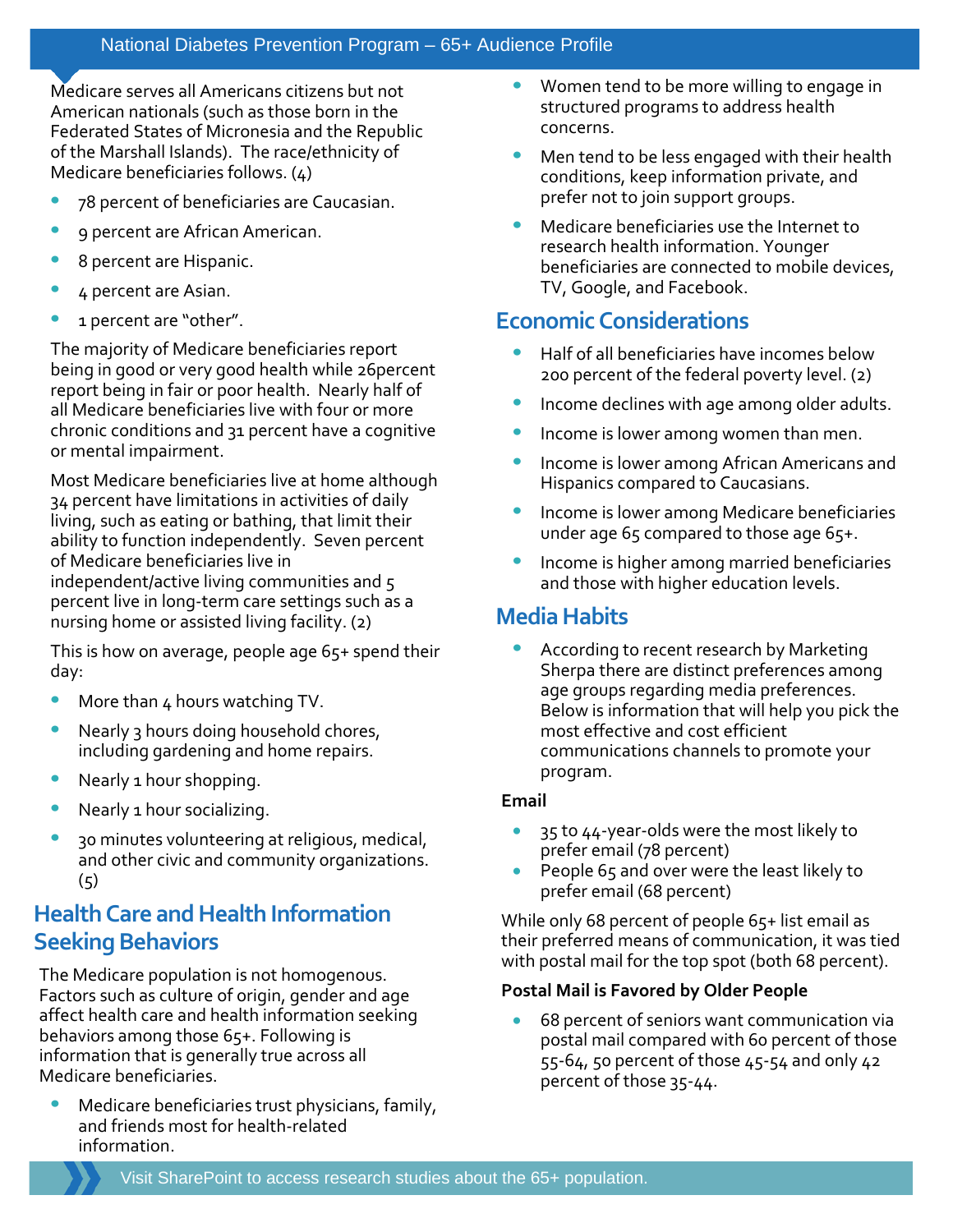#### **Print Media**

• Following email and post mail, adults aged 65 and older prefer receiving messages through print media, such as newspapers and magazines.

#### **Text Messaging**

• While 27 percent of 18 to 34 year olds want text messages from companies only 6 percent of people 65 and over prefer text messaging.

#### **Social Media**

• 33 percent of 18 to 34 year olds want to communicate through social media with companies versus 4 percent of people 65 and over.

#### **Online Video**

• 24 percent of 18 to 34 year olds want online content videos (like on YouTube and Vine) from companies versus 3 percent of people 65 and over.

#### **Mobile Apps**

• 22 percent of 18 to 34 year olds want to communicate through mobile apps with companies versus 2 percent of people 65 and over.

#### In which of the following ways, if any, would you prefer companies to communicate with you? Please select all that apply.

|                                                                                                                                                             | $18 - 34$ | $35 - 44$ | $45 - 54$ | $55 - 64$ | $65+$ |
|-------------------------------------------------------------------------------------------------------------------------------------------------------------|-----------|-----------|-----------|-----------|-------|
| Email                                                                                                                                                       | 70%       | 78%       | 76%       | 69%       | 68%   |
| Postal Mail                                                                                                                                                 | 30%       | 42%       | 50%       | 60%       | 68%   |
| Television Ads                                                                                                                                              | 32%       | 33%       | 35%       | 36%       | 36%   |
| Print Media (e.g., newspapers, magazines)                                                                                                                   | 23%       | 21%       | 29%       | 39%       | 43%   |
| Text Message                                                                                                                                                | 27%       | 21%       | 20%       | 15%       | 6%    |
| Social Media                                                                                                                                                | 33%       | 19%       | 15%       | 5%        | 4%    |
| In-person conversation or consultation                                                                                                                      | 20%       | 13%       | 13%       | 17%       | 18%   |
| Phone Call                                                                                                                                                  | 22%       | 13%       | 15%       | 14%       | 10%   |
| Online Videos (e.g., Youtube, Vine)                                                                                                                         | 24%       | 10%       | 10%       | 6%        | 3%    |
| Online Videos ads (e.g., in-stream (video ads appear before, during and after<br>Internet videos), pre-roll (ads appear at the beginning of online videos)) | 13%       | 8%        | 3%        | 3%        | 1%    |
| Mobile App                                                                                                                                                  | 22%       | 13%       | 10%       | 4%        | 2%    |
| Other                                                                                                                                                       | 1%        | 0%        | 1%        | 2%        | 1%    |
| None                                                                                                                                                        | 6%        | 10%       | 5%        | 7%        | 6%    |

Visit SharePoint to access research studies about the 65+ population.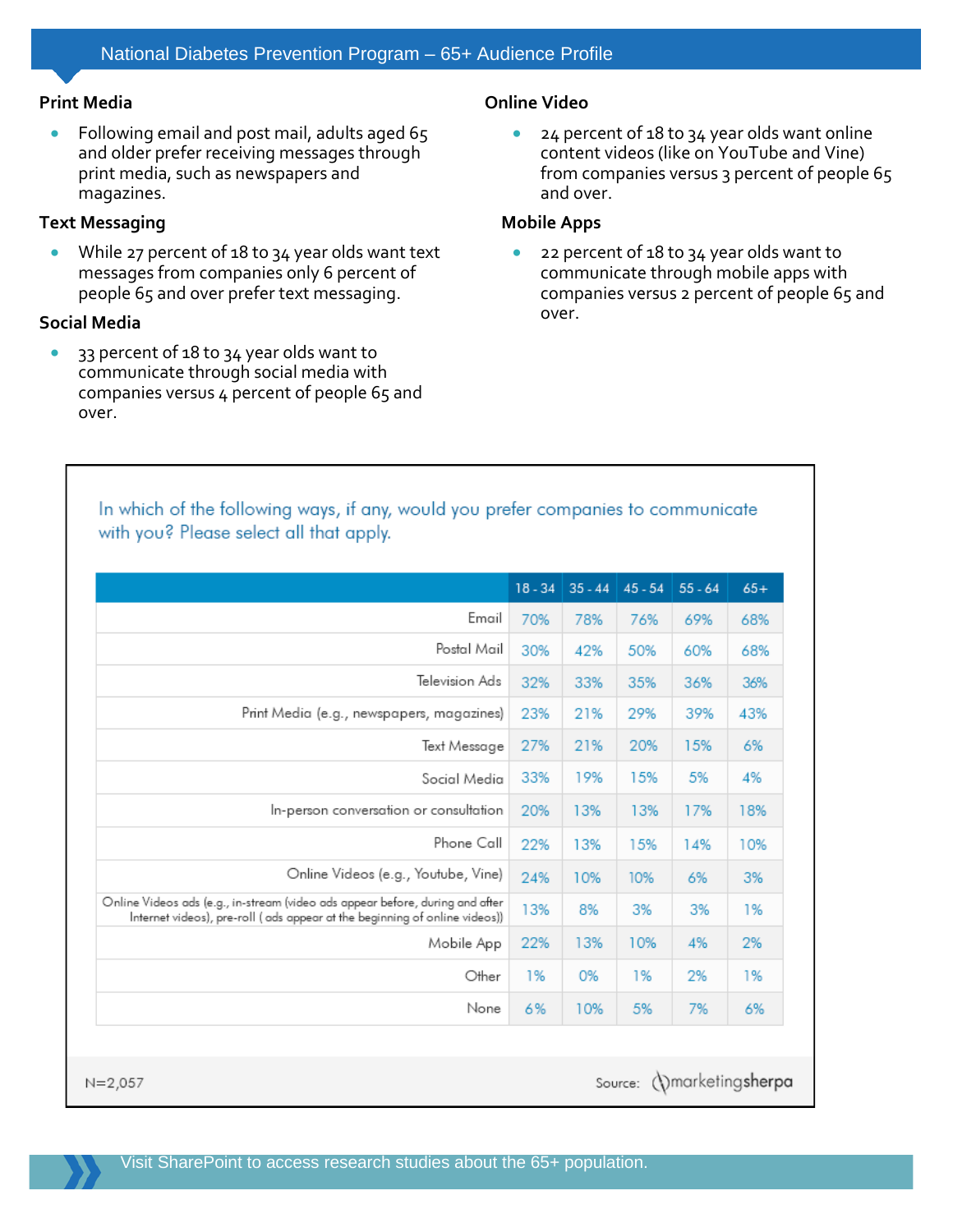# **Considerations for Messaging**

Research shows that people with prediabetes who take part in a structured lifestyle change program can cut their risk of developing type 2 diabetes by 58 percent (71 percent for people over age 60). Following are key motivators for participation by seniors in a lifestyle change program.

- Many Medicare beneficiaries are interested in quality of life issues and nutrition. Focus on the ways that prevention of type 2 diabetes and improvements in nutrition and physical activity will help older adults do the things they want to do.
- Many Medicare beneficiaries want to learn more about shopping for healthy foods and cooking and eating out in healthy ways.
	- o According to a study conducted in 2013, the ability to prepare meals at home decreases with age. In the study, up to 85% of those aged 75 and older needed assistance with tasks related to nutrition, such as grocery shopping and food preparation. (6)
- Some Medicare beneficiaries may spend a great deal of time alone. Socialization is important for their physical and mental health.
- Many Medicare beneficiaries are either stretching limited resources or conserving resources. Preventing type 2 diabetes can reduce health care costs.

## **Proven Strategies**

#### **Referral Networks**

Primary care physicians are consistently identified as the most trusted source of health information among Medicare participants. Establishing relationships with primary care providers by working with local health care organizations and local medical or specialty associations/societies are key to your recruitment success. Work with providers and health systems to use electronic health records to identify patients who fit lifestyle change program eligibility requirements, and to contact these individuals to inform them of their risk and opportunities to participate in a CDC-recognized lifestyle change program. Due to patient confidentiality issues, these communications must come from the health system or provider to the identified patients. Visit the [Prevent Diabetes STAT](https://www.preventdiabetesstat.org/) website for additional guidance and tools that can be used to increase

physician screening, testing, and referral of their patients with prediabetes to CDC-recognized lifestyle change programs.

Community centers serving older adults and active living and independent living communities are also potential referral sources for your lifestyle change program.

Classes may be offered on site if the organization is amenable.

Help health care providers (including pharmacists, physical therapy offices and nurse educators as well as allied health in home care providers) understand that older individuals are more open to referral and participation in lifestyle change programs when they:

- Are made aware of prediabetes and their risk factors.
- Are faced with a health challenge or a health challenge of someone close to them.
- Believe the program will make a difference in how healthy they feel and will improve their ability to spend time with people they care about and do the things they enjoy.
- Believe that a healthy lifestyle will help them protect their financial assets and spend less money on health care.
- Understand that the program will provide tips and strategies for healthy eating and ways to be more physically active, even with mobility restrictions.
- See the program as a place for social interaction and peer support.

#### **Use Multiple Channels**

Ensure you understand where, when, and how older adults typically spend their time locally, so you know where and when to effectively reach them. Learn more about the community where you plan to hold your lifestyle change program by speaking with someone from the community who knows the Medicare population. Ask them to show you:

- Locations where older adults gather
- Houses of worship
- Restaurants popular with older adults
- Community activities that draw older adults
- Businesses that cater to older adults in the community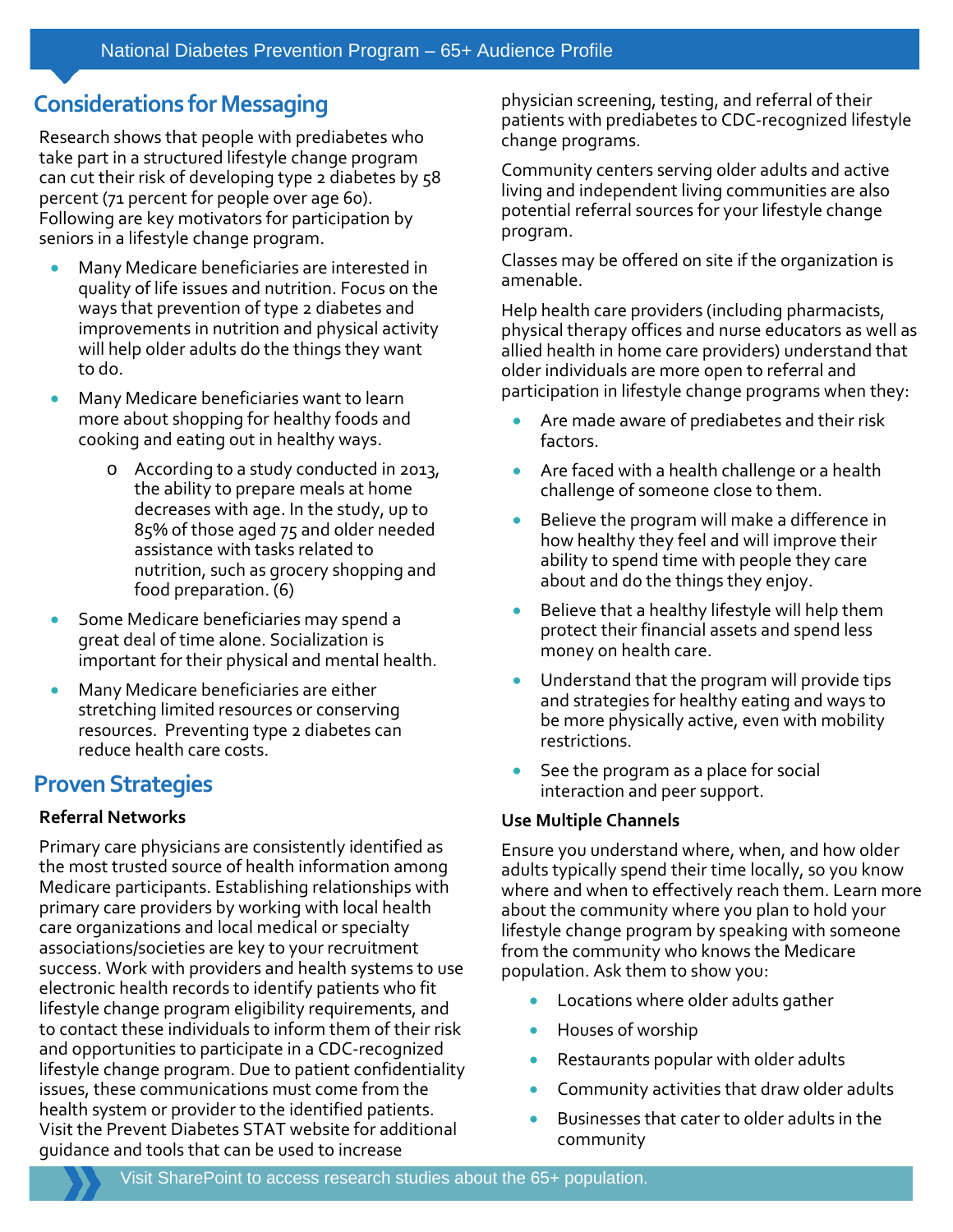Senior living communities

Your marketing plan may include opportunities to reach potential program participants by:

• Participating in health fairs and similar events, especially those targeting older adults.

Use program champions (people 65+ who have successfully completed the program) in this promotion strategy. Always provide a take home piece with contact information and next steps.

Collaborating with community partners, such as faith-based organizations, senior centers, local offices on aging, and community-based organizations like the American Veterans Association and Lions Club.

Use thought leaders such as pastors, senior center staff or leadership volunteers, and club officers to promote your program. Always provide posters and take home pieces in these locations. Provide talking points to the individuals promoting the program on your behalf.

• Working with worksites, including leading employers in your community that employ significant numbers of older adults.

Ask the HR department to provide handouts in breakrooms that older employees can take home with them. Provide copy for employee newsletters promoting your program.

• Partnering with businesses that have a large senior clientele.

Ask business owners to include posters, take home literature etc. at their place of business. If the business is customer service oriented like a restaurant or hair salon ask if their staff can help promote the program by directly handing out the take home pieces and provide them with talking points.

• Focusing on channels older adults use to access health information, including television, local newspapers, the Internet, and their physicians.

Consider using the community calendar feature of local media, local talk shows, and PSAs with the channels local seniors access the most. Consider a segment on the local news about prediabetes and local National DPP lifestyle change programs.

• Connecting with senior living and active living communities.

Work with the marketing departments in senior living and active living communities to promote your program to their residents. Partner with park districts, fitness centers or any outlets at the community level that may offer free recreational activities for seniors.

Choosing the right font size is important when developing resources for Americans aged 65 and older. The Medicare marketing guidelines state that all text included on materials, including footnotes, must be printed with a font size equivalent to or larger than Times New Roman twelve (12)-point. The only exceptions should be when developing television ads, ID cards, logos or logos with taglines. Make sure the copy in your materials can be read and understood by your audience.

## **Questions for Consideration**

#### **Understanding Your 65+ Population**

• What are the demographics of your local 65+ population?

| <b>Demographics</b>            | Statistic/Data |
|--------------------------------|----------------|
| <b>Population Percentage</b>   |                |
| Median Age                     |                |
| Gender                         |                |
| Country of Origin              |                |
| Language (spoken)              |                |
| Population with<br>Prediabetes |                |
| <b>Economic Status</b>         |                |

- What are the cultural and language nuances for the local 65+ community?
- Within your community, are their particularly active or large groups that represent 65+?

#### **Health Care and Health Information Seeking Behaviors**

- Where specifically does your local 65+ population go for health care?
- How accessible is health care within the community, especially for those 65+?